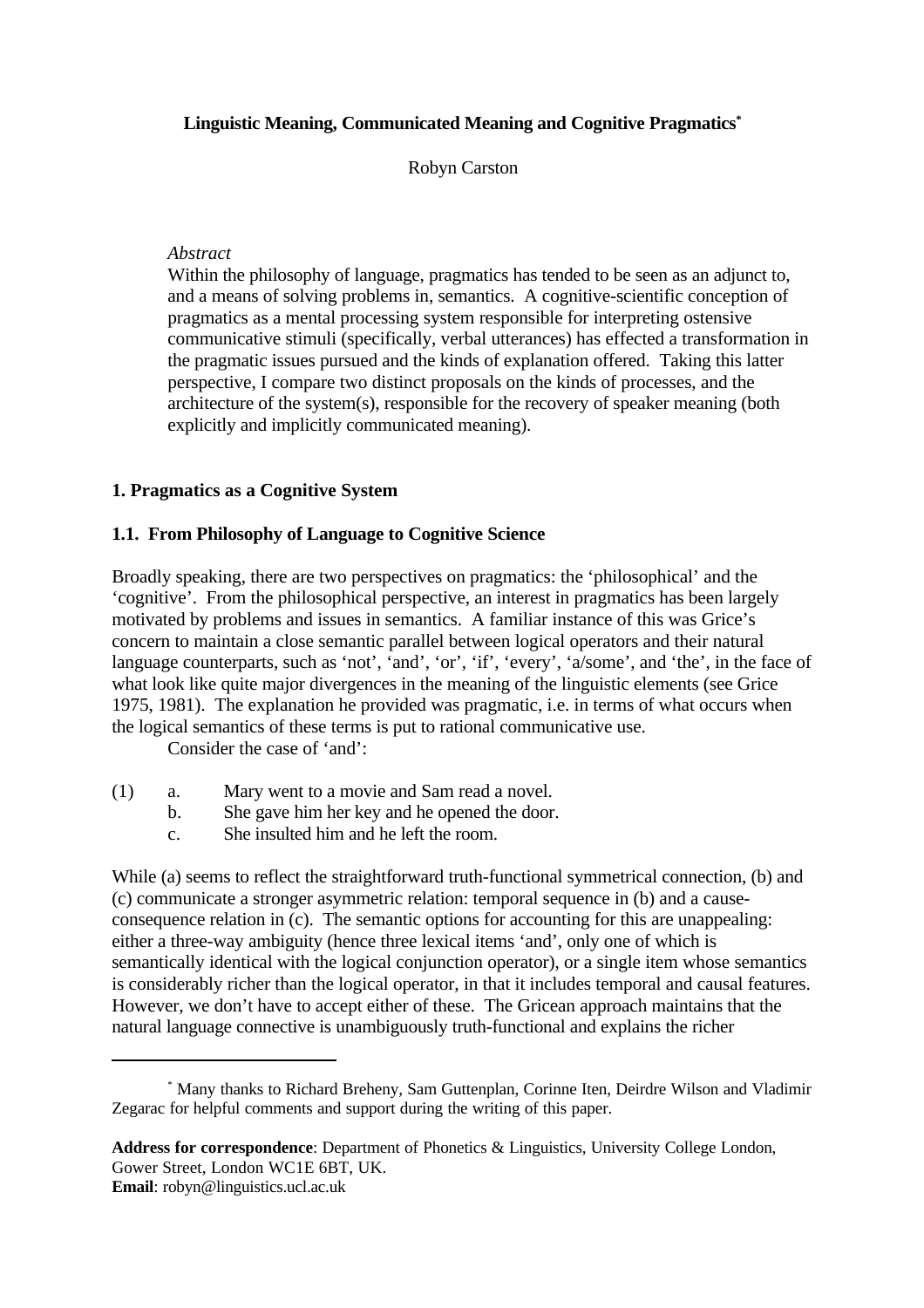connections as a function of maxims concerning proper conversational practice; what the words 'say' (the semantics of the utterance) and what the speaker means diverge. So, in the case of (1c), for instance, 'what is said', or the proposition expressed, is a truth-functional conjunction while, on the basis of considerations of communicative informativeness and/or relevance, we infer that 'what the speaker meant' is that there is a cause-consequence relation between the conjuncts:

(2) what is said:  $P & Q$ what is meant: Q IS A CONSEQUENCE OF P

The role of pragmatics is essentially to siphon off any elements of understood meaning that might complicate the semantics and interfere with the hoped-for parallels between logic and natural language. The proposition meant is a conversational *implicature* and implicatures, which are the result of such extra-linguistic considerations as communicative appropriateness, have no bearing at all on the truth conditions of the utterance. Each of the 'and' conjunction cases in (1) is true provided just that each of the conjunct clauses is true.

On this view, the role of the communicative norms (truthfulness, informativeness, relevance, etc) is confined to the inferential derivation of implicatures; the central truthconditional core of the utterance is given semantically. This Gricean implicature gambit has been widely employed by semanticists in order to defend a favoured semantic analysis of some natural language expression. For instance, Neale (1990) has preserved a Russellian quantificational semantics for definite descriptions by treating their apparent referentiality on particular uses as a case of conversational implicature. Others have claimed that the two sentences in (3) (with different but co-referring names) express the same proposition and are truth-conditionally equivalent, with the obvious difference between them being captured at the level of implicature (for discussion, with dissociation, see Recanati 1993, 17.2):

- (3) a. Lois Lane believes Superman is valiant.
	- b. Lois Lane believes Clark Kent is valiant.

The advent of cognitive pragmatics, specifically of the relevance-theoretic approach, has brought a rather different orientation: 'pragmatics' is a capacity of the mind, a kind of information-processing system, a system for interpreting a particular phenomenon in the world, namely human communicative behaviour (see Sperber & Wilson (1986/95) and this volume). It is a proper object of study in itself, no longer to be seen as simply an adjunct to natural language semantics. Set within a cognitive-scientific framework, this kind of pragmatic theorising is answerable to quite different sources of evidence and criteria of adequacy from that of any philosophical analytical investigation. For instance, evidence from children's communicative development, from people with specific communicative and interpretive difficulties or deficits and from certain psycholinguistic experiments on comprehension may well have a bearing on an account of how the pragmatic system works, as may facts about the functioning and architecture of other mental capacities which interact with the utterance comprehension system, such as the language faculty and the so-called 'theory of mind' mechanism for interpreting people's behaviour in terms of certain of their mental states (beliefs, desires, intentions). Many of the papers in this issue reflect the way in which these sorts of considerations bear on pragmatics (see, in particular, Bloom, Happe & Loth, Langdon, Davies & Coltheart, and Papafragou).

There are (at least) three possible stances on the domain of pragmatics and so on what sort of a cognitive system it is. In order of increasing specificity, these positions are that: (a) It is a system for interpreting human actions/behaviour in terms of the mental states (beliefs,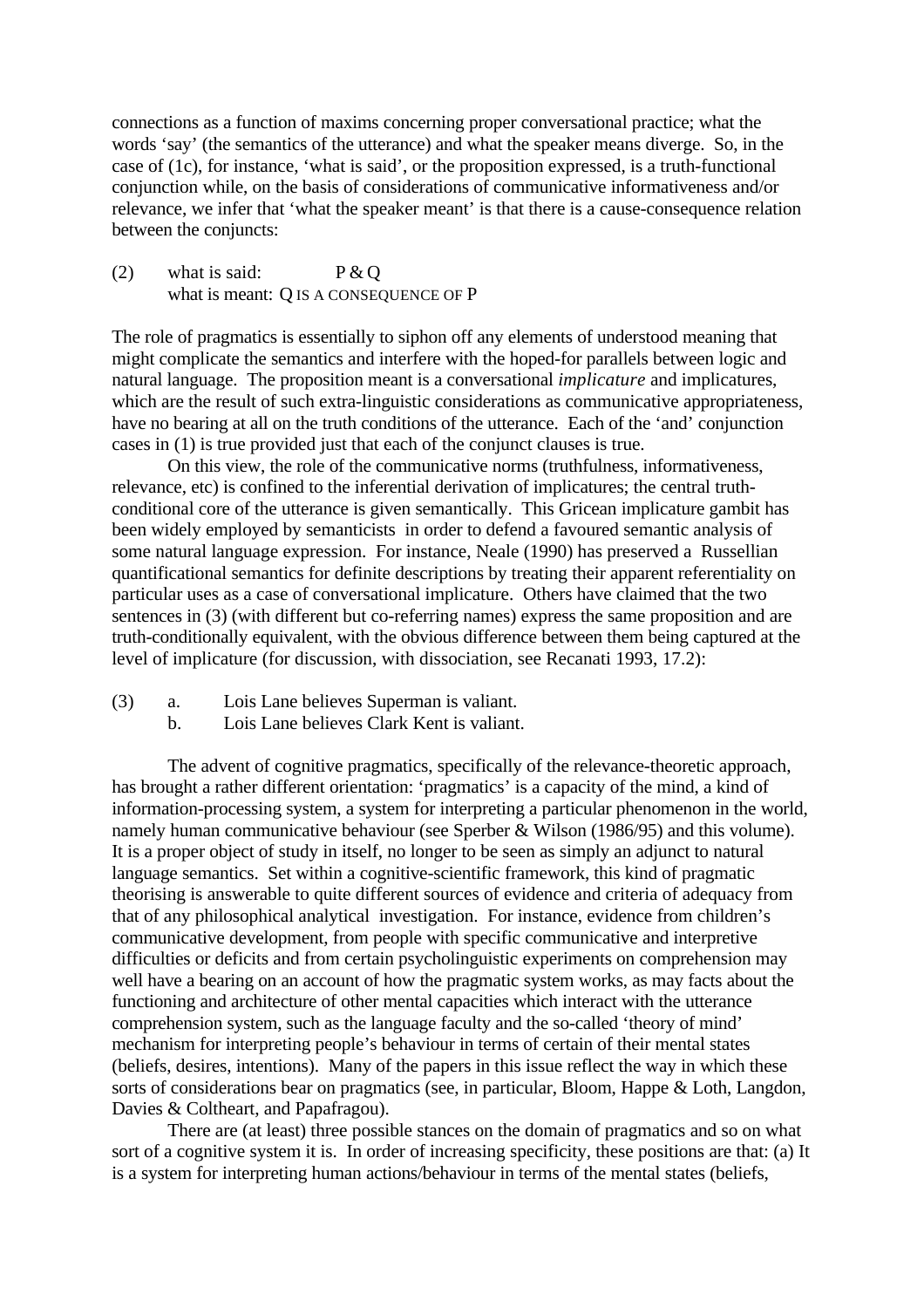intentions) underlying them (i.e. it is identical to the general 'theory of mind' system); (b) It is a system for the understanding of *communicative* behaviour, that is, for figuring out what the producer of the ostensive behaviour is trying to communicate; (c) It is dedicated to the understanding of specifically *linguistic* communicative behaviour. Obviously, no matter which of these one takes as the domain of pragmatics, linguistic communication is included, so there must be an interface with natural language semantics, but on this cognitively-oriented approach to pragmatics, natural language semantics is not taken to be the point of investigative departure. The relevance-theoretic account advocates the second position: the domain of pragmatics is a natural class of environmental phenomena, that of ostensive (= communicative) stimuli; verbal utterances are the central case, but not the only one, and they themselves are frequently accompanied by other ostensive gestures of the face, hands, voice, etc, all of which have to be interpreted together if one is to correctly infer what is being communicated. For the most part in this paper, I will focus on linguistic ostensive stimuli (i.e. utterances).

The move from the 'semantic adjunct' view to the 'cognitive system' view of relevance theory brings a range of changes with it. The components of the theory are quite different from those of Gricean and other philosophical descriptions; they include on-line cognitive processes, input and output representations, processing effort and cognitive effects (see Sperber & Wilson, this volume). The phenomenon of conversational implicature is no longer thought of as a 'useful tool for philosophical analysis', but rather as a representational level, derived in a particular way and playing a particular role in the process of understanding. The semantics of the linguistic expression type employed in an utterance, while clearly crucial to comprehension, is seen as having just an evidential, rather than a fully determining, role in the identification of what a speaker has explicitly communicated ('what is said'). This is most obvious in the case of subsentential utterances, which abound in actual communication. These are generally blatantly subpropositional, so have no determinate truth conditions as a matter of their intrinsic linguistic meaning (or even linguistic meaning topped up by contextual disambiguation and reference determination).

Consider the following very ordinary situation: it's breakfast time and, coming into the kitchen, I see my companion searching around in the lower reaches of a cupboard; knowing his breakfast habits, I guess that he's looking for a jar of marmalade and I utter:

#### (4) On the top shelf.

Although the proposition I have expressed here is something like *The marmalade is on the top shelf*, the linguistic semantic input to the pragmatic processor is, arguably, just whatever meaning the language confers on that prepositional phrase, that is, a far from fully propositional logical form, one which consists of just a location constituent (which denotes a property).

Given that, on the particular cognitive conception of pragmatics adopted here, the content of a communicative intention may be inferred in the complete absence of any coded material (say, on the basis of just an ostensive facial or hand movement), it is not surprising that when a code is involved it need do no more than provide whatever clues, whatever piece of evidence, the speaker judges necessary to channel the inferential process in the right direction. The linguistically encoded element of an utterance is not generally geared towards achieving as high a degree of explicitness as possible, but rather towards keeping processing effort down (no more than is necessary for the recovery of the intended cognitive effects), so information that is clearly already highly activated in the addressee's mind ('*The marmalade is* here somewhere', for instance) is often not given linguistic expression.

In the next subsection, I outline a distinction between two kinds of explanation of mental activity, with a view to considering the kind appropriate for an account of pragmatics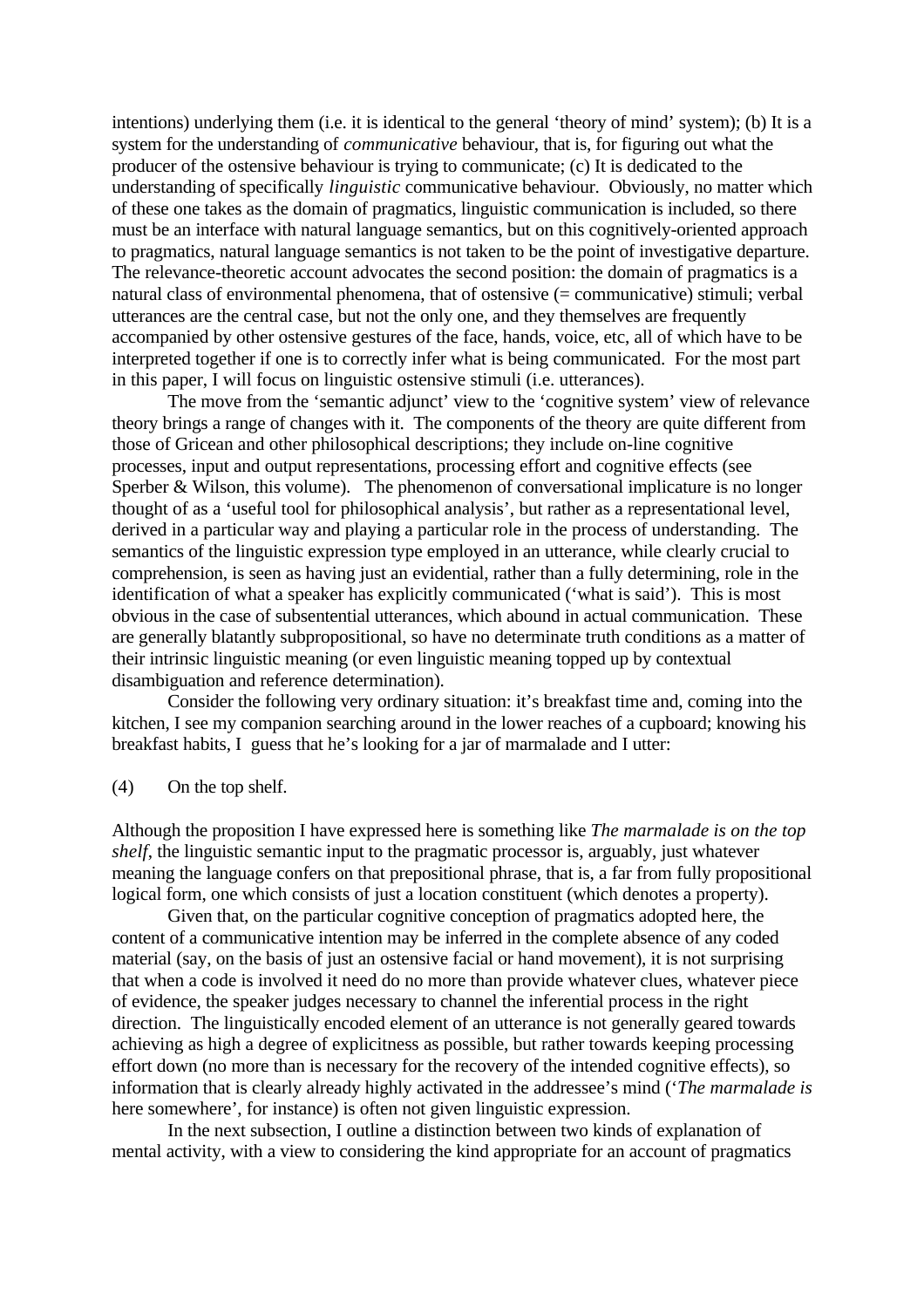construed as a cognitive system as opposed to that more characteristic of philosophical accounts in the Gricean tradition.

#### **1.2. Levels of Explanation: the Personal and the Sub-Personal**

The distinction between the 'personal' and the 'sub-personal' levels of explanation of human behaviour was first introduced by Daniel Dennett (1969). Persons are conscious thinking agents, who engage in actions (voluntary behaviours) which can be explained in terms of reasons, that is, in terms of commonsense psychological attributions of beliefs, desires and practical inferences that would normally lead to such actions. A mundane example of such personal-level explanation is the following: X picked up her umbrella before she went out of doors because she believed it was going to rain and she wanted to stay dry. This Intentional (belief/desire) explanation makes her action reasonable or justified, makes it an intelligible behaviour. The hallmark of this sort of explanation is that it is normative, it is given in terms of what *ought* to be the case; we find someone intelligible as a person by interpreting her behaviour as embedded in a wider pattern of rational activity (see Elton 2000, 2). For instance, we might explain what a speaker meant by her utterance in terms of what it would be rational for her to have meant given the words she used in the particular context.

Sub-personal explanation, on the other hand, deals in entities and properties that can be shown to play a *causal role* in the action or behaviour, without necessarily standing in rational or normative relations to it. A physiological account in terms of the neuronal activity in the brain which accompanies the production, or the understanding, of an utterance would have nothing to do with considerations of people as agents with reasons and would be an obvious instance of a sub-personal explanation. However, if the current cognitive-scientific case for an autonomous level of unconscious syntactically-driven mental computation holds, there would seem to be another level of sub-personal explanation, a psychological level of informationprocessing mechanisms, which is, arguably, not reducible to the neurological (see Davies 2000). Talk of the sub-personal level of description and explanation in this paper is directed solely at this assumed level of psychological mechanisms.

On the assumption that this is a distinction which has useful application to all areas of mental theorising (something that might be questioned), let us consider how it stands for the case of pragmatics. At which level is an account of utterance interpretation (to be) conducted, the personal or the sub-personal (or both)? Discussion of pragmatics within the philosophy of language is most often conducted at the level of the person (the hearer/interpreter as person reasoning about the speaker/actor as person). For instance, Recanati (this volume, p.00) presents the Gricean view of pragmatics, one which he largely endorses, as follows: 'It [pragmatic interpretation] is not concerned with language per se, but with human action. When someone acts, whether linguistically or otherwise, there is a reason why she does what she does. To provide an interpretation for that action is to find that reason, that is, to ascribe the agent a particular intention in terms of which we can make sense of the action. ... Pragmatic interpretation is possible only if we presuppose that the agent is *rational*. ...' On this view of pragmatics, understanding an utterance is one instance of a more general personal-level activity of interpreting other people's purposeful behaviour: the hearer's interpretation of the speaker's linguistic behaviour rests on the assumption that the speaker is a rational agent acting in accordance with certain norms (truthfulness, an appropriate degree of informativeness, etc) and he attributes to her beliefs and intentions that provide reasons for her to have spoken as she did. The Gricean schema for figuring out a speaker's conversational implicature(s) from what he or she has said is a clear case of such personal-level practical belief/desire reasoning; it is conscious, rational and normative: 'He has said that *p*; there is no reason to suppose that he is not observing the maxims, or at least the CP [Cooperative Principle]; he could not be doing this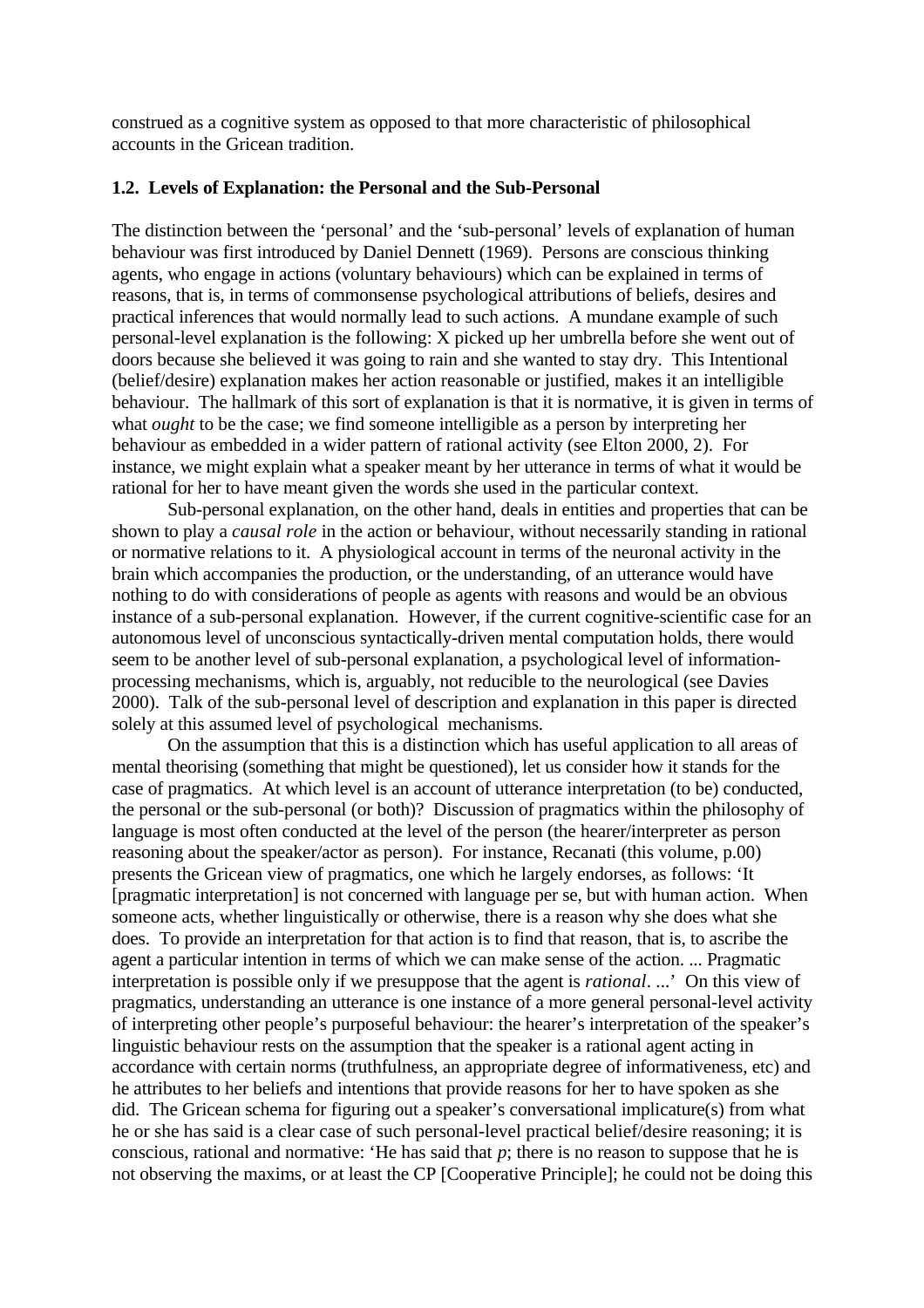unless he thought that  $q$ ; he knows (and knows that I know that he knows) that I can see that the supposition that he thinks that  $q$  is required; he has done nothing to stop me thinking that  $q$ ; he intends me to think, or is at least willing to allow me to think, that *q*; and so he has implicated that *q*' (Grice 1975, 50).

The relevance-theoretic approach, on the other hand, embedded as it is within the assumptions and methods of current cognitive science, aims at a causal mechanistic account, an account in terms of the processes of interacting sub-personal systems. In recent years, this orientation has become particularly clearly established with the proposal that the comprehension system is a mental *module*: it is fast and automatic, and, more crucial to the position, it is domain-specific, in that it is activated exclusively by ostensive stimuli and employs its own proprietary concepts and processing strategies and routines (see Sperber 1994b and Sperber & Wilson, this volume). This move constitutes a leap across the Fodorian modular/nonmodular divide (Fodor 1983, 2000). Fodor's persistent claim is that while input and output systems are domain-specific, encapsulated systems, that is, modules, the central conceptual systems are architecturally unstructured and holistic, that is, nonmodular. Alan Leslie and others are currently making the modularity claim for another central interpretive system, the 'theory of mind' mechanism (ToMM) (see, for instance, Scholl & Leslie 1999, Leslie 2000a, 2000b). The two systems are closely related (if not one and the same, as some have claimed): the theory of mind system interprets the behaviour of others by attributing to them such Intentional (that is, world-representing) mental states as beliefs, desires and intentions, and the pragmatic comprehension system interprets communicative behaviour in terms of an intention on the part of the speaker to bring about a certain belief state in the addressee. Currently, the idea is being developed that the latter is a sub-system of the former, that is, that the relevance-based comprehension module may be a sub-module of the more general mental-state attributing module (see Sperber 2000 and Sperber & Wilson, this volume).

The explanatory vocabulary in these (sub-personal-level) accounts of how we interpret each other's behaviour (whether it is communicative or noncommunicative) includes the propositional attitude terminology ('intention', 'belief', etc) which is typical of explanation at the level of the person. In effect, the 'theory of mind' mechanism is an information-processing system which, in a presumably limited, unconscious and automatic way, computes interpretations which are a counterpart to conscious, rational and reflective personal-level explanations of human actions. Some of the mental states which might be cited as *reasons* for a particular action by a personal-level thinker, intent on making a person's behaviour intelligible, are given a sub-personal *causal* status in the workings of the 'theory of mind' mechanism. So, for instance, an explanation along the lines of 'he *believes* the bus is about to arrive, and he *wants* to get on it and ...' for someone's behaviour of running towards a bus-stop might occur as part of a rationalising personal-level explanation or as an interpretive output of the theory of mind mechanism. Much the same convergence of personal-level explanation and output of a sub-personal mechanism appears to hold for utterance interpretation; a personallevel explanation might have the form 'her reason for saying that it is late is that she wants her addressee to believe that it is time to leave' and this might be matched in the sub-personal comprehension mechanism by an input representation, 'she has said it is late', and an output representation, 'she intends me to believe that (she wants me to believe that) it is time to leave' (see Sperber 1994a for discussion of the multi-level metarepresentation here). Of course, the unconscious inferential processes internal to the modular mental systems, which mediate input and output representations, are very likely to be quite distinct from the conscious, normative rationalisations of personal-level thinking.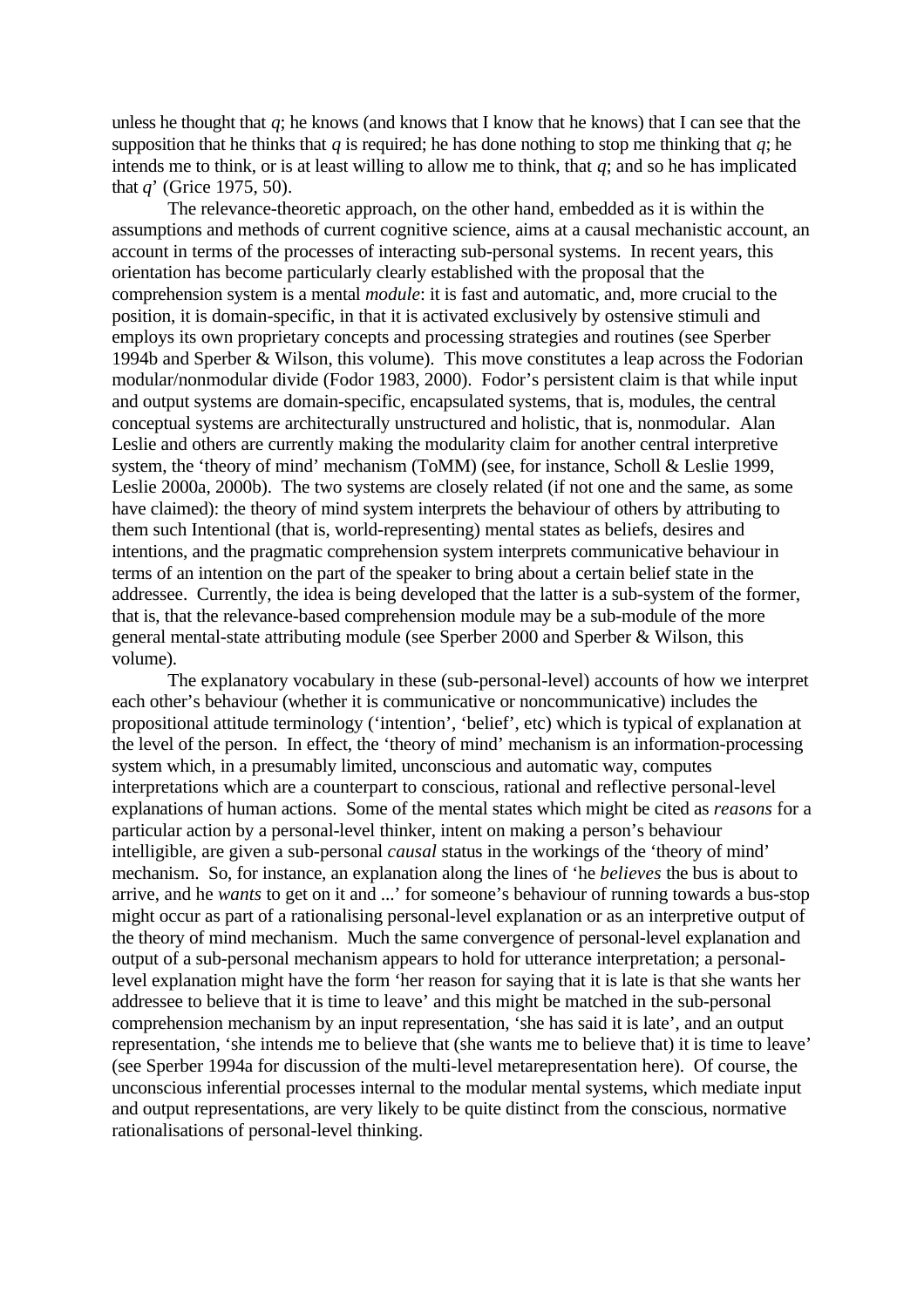I assume that a cognitive-scientific account of pragmatics is, or at least aims at, subpersonal description and explanation<sup>1</sup>. However, this assumption does not go unchallenged, as will be seen in section 4, where Francois Recanati's account of pragmatic processes is compared with the relevance-theoretic account. In the next section, I outline some of the pragmatic processes that, according to both accounts, mediate the transition from linguistic meaning to explicit utterance content.

### **2. Pragmatic Processes of Explicature Derivation**

#### **2.1. Linguistic Input and Pragmatic Output**

A major development in pragmatics since Grice's work is the recognition that linguistically decoded information is usually very incomplete and that pragmatic inference plays an essential role in the derivation of the proposition explicitly communicated. This is especially clear in the case of subsentential utterances, such as that discussed above, but it holds also for the vast majority of fully sentential cases. Various terms for this are used in the literature; the linguistic expression employed is described as providing an incomplete logical form, a 'semantic' skeleton, 'semantic' scaffolding, a 'semantic' template, a proposition/assumption schema (see, for instance, Sperber & Wilson 1986/95, Recanati 1993, Bach 1994, Taylor 2001). What all of these different locutions entail is that the linguistic contribution is not propositional, it is not a complete semantic entity, not truth-evaluable.

On the other hand, what is communicated, that is, the output of the pragmatic processor, is usually a set of fully propositional thoughts or assumptions, which are either true or false of an external state of affairs in the world. There are two kinds of communicated propositions, those that are explicitly communicated and those that are implicitly communicated There is some debate about the precise nature of this explicit/implicit distinction, how it is to be drawn, and whether any such two-way distinction can do justice to the levels and kinds of meaning involved in utterance interpretation. However, it is generally agreed that while implicatures are wholly external to, and distinct from, the linguistic meaning, the proposition explicitly communicated is, in some sense, built out of the semantic template contributed by the linguistic expression used. There are several different, and somewhat confusing, terms in currency for the propositions 'explicitly' communicated, including 'explicature' (in Sperber & Wilson's relevance theory), 'what is said' (in Recanati's reconstrual of the Gricean term) and 'implic*i*ture' (used by Kent Bach (1994), who takes this communicated proposition to be 'implicit' in what is actually said). Very much the same sort of entity is denoted by these three terms, though there are some major differences in the wider semantic/pragmatic frameworks they inhabit, one of which is discussed in section 4.

It is uncontentious that processes of disambiguation and indexical reference assignment play a crucial role in identifying the explicature of an utterance, but there is some disagreement about how they are effected, about what guides or drives them, specifically about whether or not the speaker's communicative intention plays a role (hence whether or not pragmatic maxims

<sup>&</sup>lt;sup>1</sup> It has been suggested that the personal level, at least as conceived here, is not *primarily* a level of scientific description, since its explanations are not concerned with 'subsuming events under covering laws about how the world works'. The description of persons as 'experiencing, thinking subjects and agents' is characteristic of explanation in the philosophy of mind, though 'we do not rule out the possibility that these descriptions may also figure in scientific theories.' (Davies 2000, 93). For more on this contentious issue and on the relation between the personal and the sub-personal levels, see the special issue of *Philosophical Explorations*, volume 3 (1), January 2000.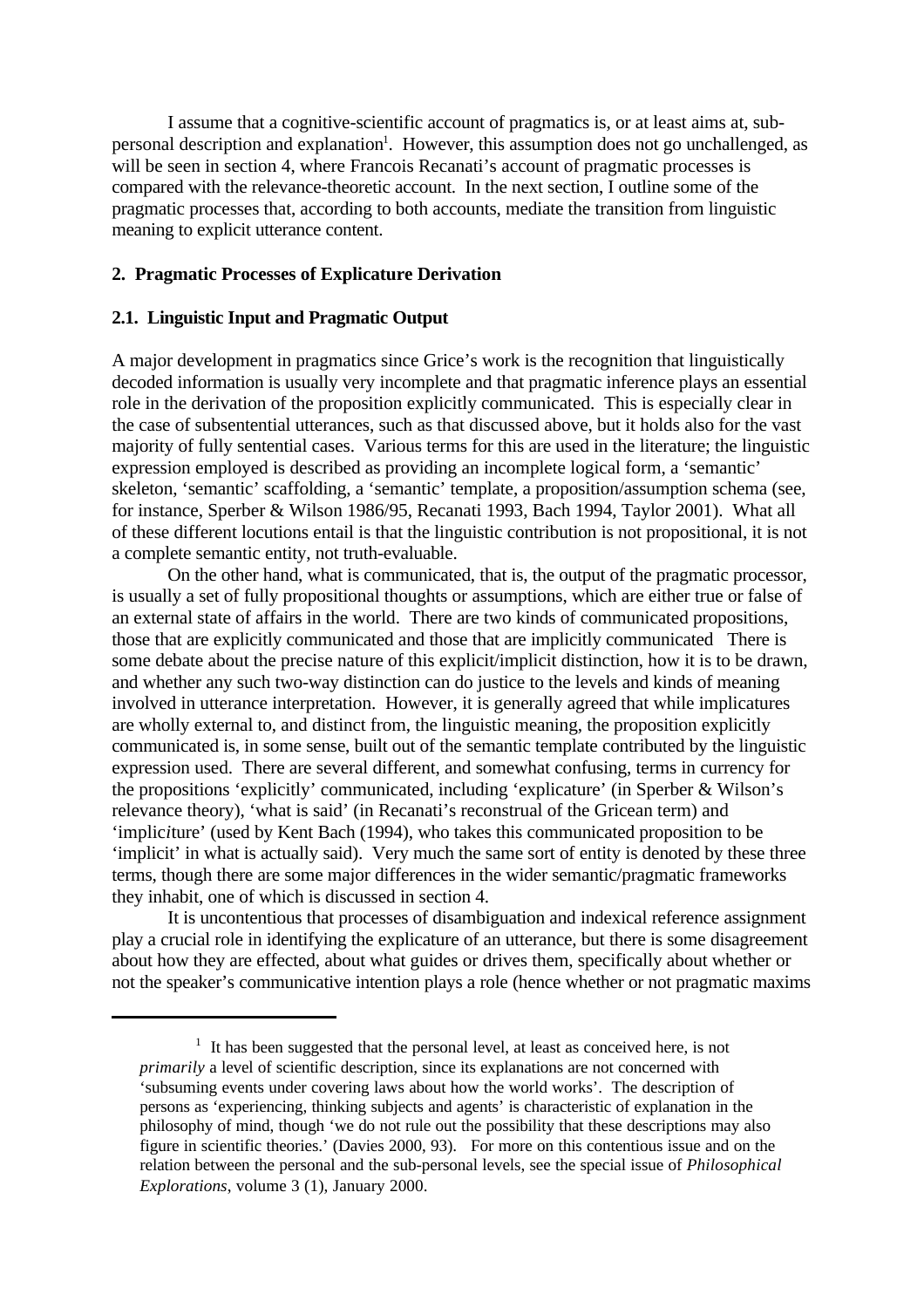or principles are involved). I won't attempt to argue it here, but given the plainly highly context-sensitive nature of sense selection and reference assignment, I take it that they are matters of speaker meaning, not determinable by any linguistic rule or procedure for mapping a linguistic element to a contextual value, and so just as dependent on pragmatic principles as the processes of implicature derivation. For more detail and argument, see Carston (2000, forthcoming b) and Recanati (2001, this volume).

Identifying the intended sense of an ambiguous word or structure and giving values to indexicals (also known as 'saturation') are mandatory processes, that is, they must be carried out in all contexts in which the ambiguous or indexical form is used. In the next two subsections, I consider two other kinds of contribution that, according to relevance theorists, and certain other cognitively-oriented theorists, pragmatics can make to the derivation of the explicature(s) of an utterance. These are optional or 'free' processes in the sense that they need not occur in every context in which the linguistic expression at issue is used.

### **2.2. Unarticulated Constituents and 'Free' Pragmatic Enrichment**

There is a wide range of cases where it seems that pragmatics contributes a component to the explicitly communicated content of an utterance although there is no linguistic element indicating that such a component is required. That is, there is no overt indexical, nor is there any compelling reason to suppose there is a covert element in the logical form of the utterance, and yet a contextually supplied constituent appears in the explicature. Consider utterances of the following sentences, whose interpretation, in many contexts, would include the bracketed element which is provided on pragmatic grounds alone.

- (5) a. Sally has a brain. [VERY GOOD BRAIN]
	- b. Something has happened. [SOMETHING IMPORTANT/TERRIBLE]
	- c. I've had a shower. [TODAY]
	- d. It's snowing. [IN LOCATION X]
	- e. Mary gave John a pen and he wrote down her address. [AND THEN] [WITH

THE PEN MARY GAVE HIM]

f. Sam left Jane and she became very depressed. [AND AS A RESULT]

Given disambiguation and saturation of indexicals, each of these would, arguably, express a proposition (hence be truth-evaluable) without the addition of the bracketed constituent, but in most contexts that minimal proposition would not be what is communicated (speaker meant). One class of cases, represented here by (5a) and (5b), would express a trivial truth (after all, every person has a brain, and, at any given moment, something or other has happened), and it is easy to set up cases of obvious falsehoods (the negations of (5a) and (5b), for instance). Others, such as (5c) and (5d), are so vague and general as to be very seldom what a speaker would intend to communicate (they would not yield sufficient cognitive effects). Across most contexts in which these sentences might be uttered, obvious implicatures of the utterance would depend on the enriched proposition: in (5a), for instance, the implicated proposition that Sally will make an intelligent contribution to a debate; in (5c), the implicature that the speaker doesn't need to take a shower at the time of utterance. The relevance-theoretic position, then, is that, in the vast majority of contexts, it is the enriched propositions that are communicated as explicatures, with the uninformative, irrelevant, and, sometimes, truistic or patently false, minimal propositions playing no role in the process of utterance understanding.

While the issue with disambiguation and saturation processes is how they are brought about, whether with or without pragmatic principles geared to uncovering the speaker's meaning, the issue with free enrichment is more fundamental. It is whether or not there really is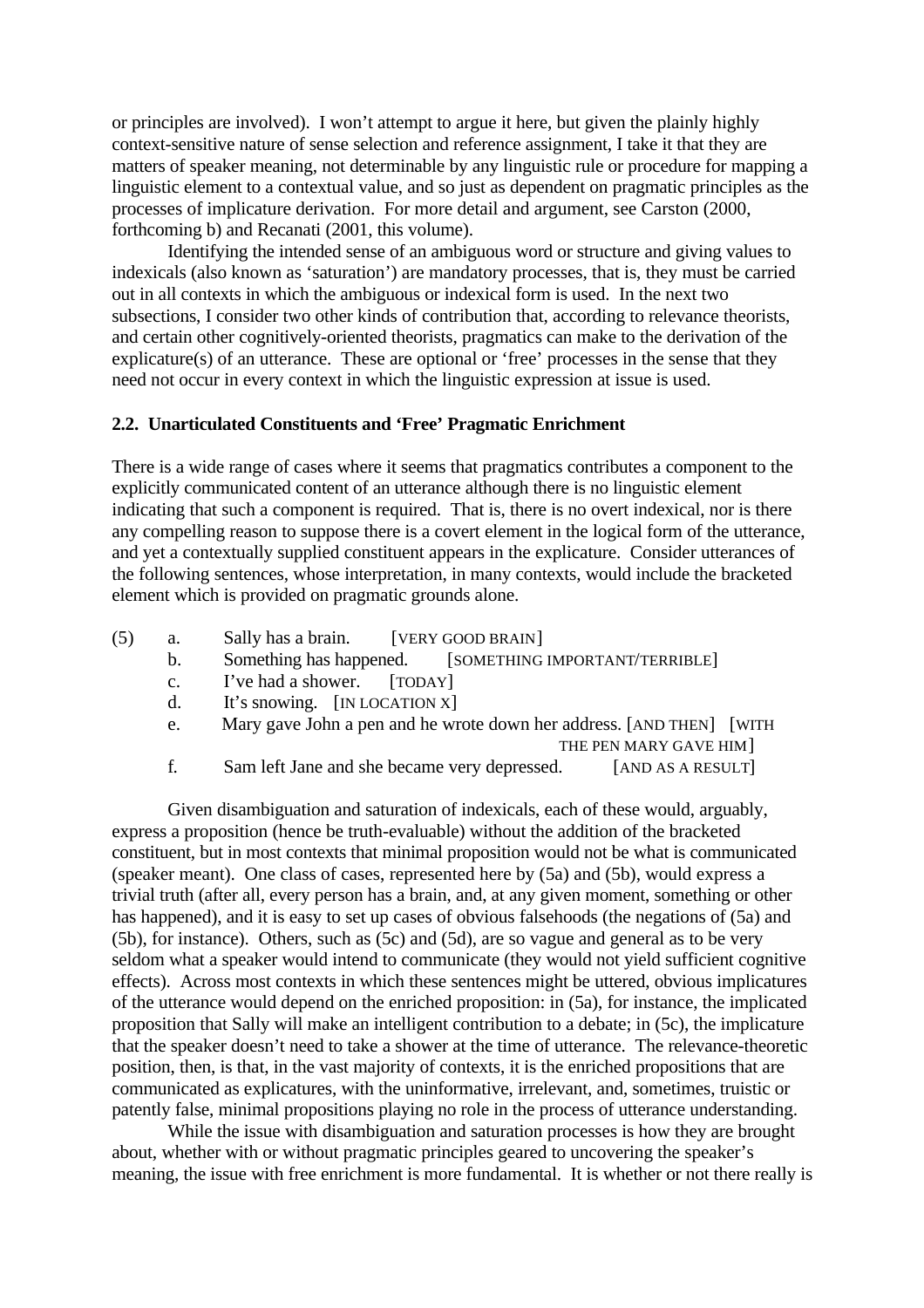any such process, so whether or not there are such things as constituents of the explicit content of the utterance which do not occur in any shape or form in the linguistic representation. Philosophers of language who insist on the psychological reality of the process include Recanati (1993, 2001) and Bach (1994, 2000). However, a current school of semantic thinking, represented by Stanley (2000, this volume), Stanley & Szabo (2000) and Taylor (2001), holds that if a contextually supplied constituent appears in the explicit content of an utterance then it must have been articulated in the logical form of the utterance, whether by an overt indexical or by a phonologically unrealised element (a covert indexical). In other words, the only pragmatic processes at work at this level are disambiguation and saturation, and there is a lot more saturation going on than the surface syntactic form reveals; any other process of pragmatic inference involved in understanding an utterance results in an *implicated* proposition.

What lies behind this denial of 'free' enrichment is a particular view of natural language semantics and its relation to linguistic communication (see Stanley, this volume). The claim is that the truth-conditional content of an utterance is entirely determined by (a) its logical form, and (b) the (context-relative) meanings of its most basic components (words or covert elements), that is, it satisfies a strict principle of semantic compositionality. This is essentially the Gricean position on 'what is said' but with a great many more indexical elements requiring contextual instantiation. Relevance theorists have a rather different view of linguistic semantics, one which also complies with strict compositionality but which is not truth-conditional. Linguistic semantics is a system of mappings between elements of linguistic form and certain kinds of cognitive information and, as already discussed, the result of these mappings is standardly a subpropositional schema for the (pragmatic) construction of fully propositional representations. Truth-conditional semantics is a distinct enterprise and its proper object is not linguistic expressions but fully propositional entities, such as thoughts and communicated assumptions (semantic/pragmatic hybrids). On this view of linguistic semantics, then, the possibility of constituents in the proposition explicitly communicated which have not been articulated in the logical form of the linguistic expression does not raise any semantic problems.<sup>2</sup>

## **2.3. Pragmatic Adjustments of Conceptual Encodings**

Free enrichment is a process which involves the addition of a conceptual constituent to the decoded logical form; for example, 'it's snowing [IN ABERDEEN]'. There are other cases where it seems that a better way of construing what is going on is that a lexical concept appearing in the logical form is pragmatically adjusted, so that the concept understood as communicated by the particular occurrence of the lexical item is different from, and replaces, the concept it encodes; it is narrower or wider (or some combination of the two) than the

<sup>&</sup>lt;sup>2</sup> There is now in the semantic/pragmatic literature quite a complex array of arguments for and against unarticulated constituents. Stanley (2000) and Stanley & Szabo (2000) have argued that, whenever there is thought to be a constituent of explicitly communicated content which has been recovered on wholly pragmatic grounds, it is really the value of a hidden indexical element in the linguistic logical form. In different ways, Bach (2000), Carston (2000), Breheny (this volume) and Recanati (forthcoming) defend the existence of unarticulated constituents and the pragmatic process of free enrichment. Stanley (this volume) claims to have found a new problem for advocates of pragmatic enrichment. He argues that, as presented by relevance theorists and by Bach (2000), it is a process that over-generates, making false predictions about possible interpretations of utterances. This allegation remains to be addressed.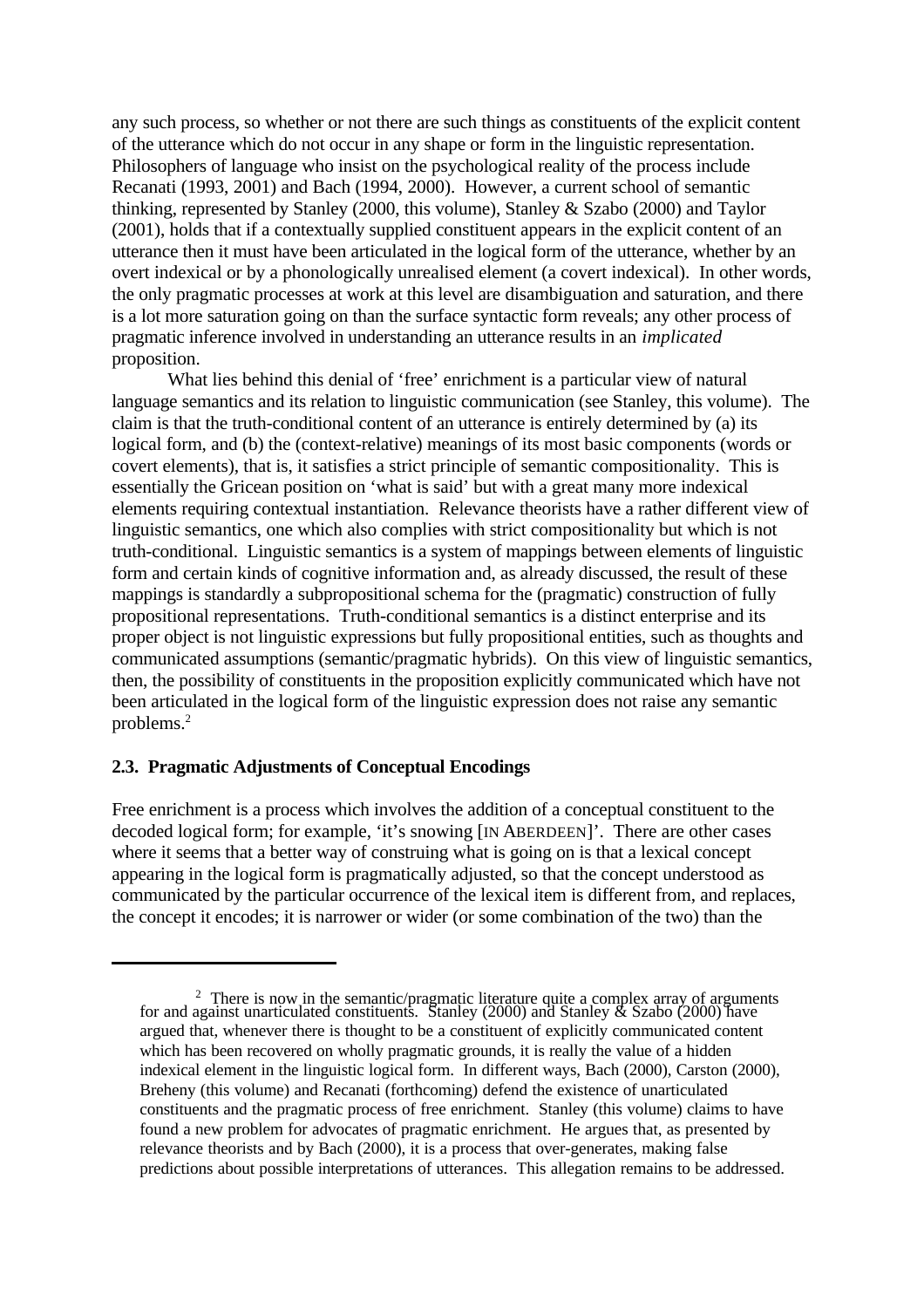lexical concept from which it was derived. Consider an utterance of (6a) by a witness at the trial of X who is accused of having murdered his wife; the utterance is a response to a question about X's state of mind at the time leading up to the murder:

- (6) a. He was upset but he wasn't upset.
	- b. X WAS UPSET\* BUT X WASN'T UPSET\*\*

As far as its linguistically supplied information goes, this is a contradiction, but it was not intended as, nor understood as, a contradiction. The two instances of the word 'upset' were interpreted as communicating two different concepts of upsetness (as indicated in (6b) by the asterisks), at least one, but most likely both, involving a pragmatic narrowing of the encoded lexical concept UPSET; the second of the two concepts carries certain implications (e.g. that he was in a murdering state of mind) that the first one does not, implications whose applicability to X the witness is denying.

There are many other cases where any one of a wide range of related concepts might be communicated by a single lexical item; for instance, think of all the different kinds, degrees and qualities of feeling that can be communicated by each of 'tired', 'anxious', 'frightened', 'depressed', 'well', 'happy', 'satisfied', 'sweet', etc. In one context, an utterance of 'I'm happy' could communicate that the speaker feels herself to be in a steady state of low-key well-being, in another that she is experiencing a moment of intense joy, in yet another that she is satisfied with the outcome of some negotiation, and so on. The general concept HAPPY encoded by the lexical item 'happy' gives access to an indefinite number of more specific concepts, recoverable in particular contexts by relevance-driven pragmatic inference.

The examples considered so far have involved a narrowing or strengthening of the encoded concept, but there are others that seem to require some degree of widening or loosening. Consider what is most likely communicated by the highlighted lexical item in utterances of the following sentences:

- (7) a. There is a *rectangle* of lawn at the back.
	- b. This steak is *raw*.
	- c. On Classic FM, we play *continuous* classics.
	- d. Mary is a *bulldozer*.

The area of lawn referred to in (7a) is very unlikely to be truly a rectangle (with four right angles, opposite sides equal in length); rather it is approximately rectangular, and this holds for many other uses of geometrical terms: a 'round' lake, a 'square' cake, a 'triangular' face, etc. In (7b), the steak, perhaps served in a restaurant, is not really raw but is much less cooked than the speaker wishes; in (7c), the classical music played on the radio station is interspersed with advertisements and other announcements, so not strictly 'continuous', and so on. In each case, a logical or defining feature of the lexically encoded concept is dropped in the process of arriving at the intended interpretation: EQUAL SIDES in the case of 'rectangle', UNCOOKED for 'raw', UNINTERRUPTED for 'continuous', MACHINERY for 'bulldozer'.

While the existence of a pragmatic process of 'free' enrichment, as discussed in the previous subsection, is disputed by some truth-conditional semanticists, the process of pragmatic concept construction has not (yet) been challenged by semanticists or Griceanoriented pragmatists, perhaps because it is a relatively new player on the scene.<sup>3</sup> Although this

<sup>&</sup>lt;sup>3</sup> For further discussion of the role of ad hoc concept construction within the relevance-theoretic view of utterance understanding and its implications for the account of metaphor, see Carston (1997) and (forthcoming a, chapter 5), Sperber & Wilson (1998),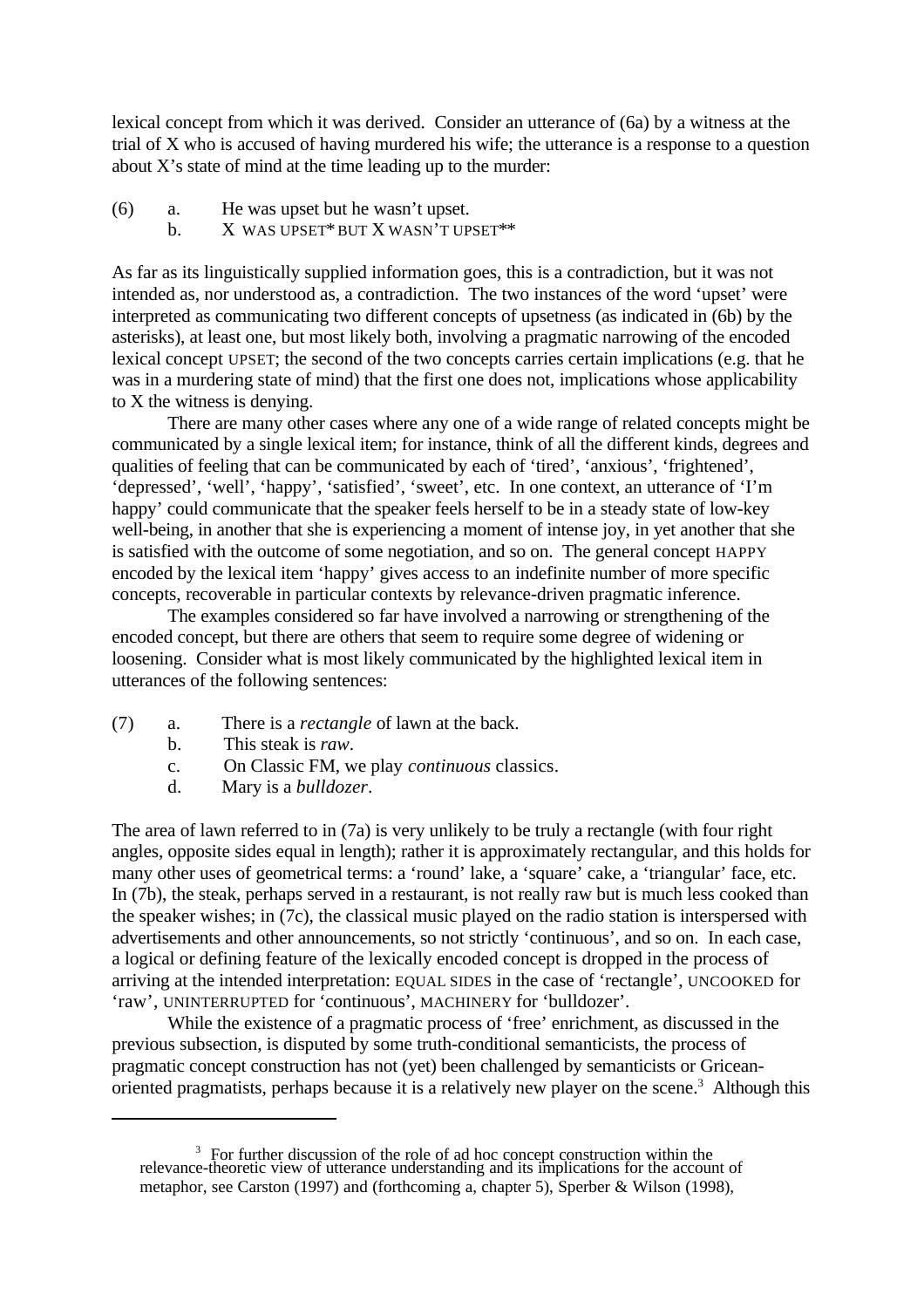process does not bring about a structural change in the transition from linguistic logical form to proposition explicitly communicated, as does free enrichment (expansion), it clearly does take us well away from encoded linguistic meaning and has no linguistic mandate, so marks yet another considerable departure from the Gricean semantic notion of 'what is said'.<sup>4</sup>

# **3. Relevance Theory and the Mutual Adjustment of Explicatures and Implicatures**

According to relevance theory, the pragmatic inferential system employs the following strategy in order to arrive at the intended interpretation of the utterance:

(8) Consider interpretations (disambiguations, saturations, enrichments, implicatures, etc) in order of accessibility (i.e. follow a path of least effort in computing cognitive effects); stop when the expected level of relevance is achieved.

Interpretive hypotheses are made rapidly, on-line, and in parallel. The mechanism that mediates the inferences from logical form to communicated propositions is one of 'mutual parallel adjustment' of explicatures and implicatures, constrained by the comprehension strategy. The result should consist of (sets of) premises and conclusions making up valid arguments, but the important point is that the process need not progress strictly logically from the accessing of premises to the drawing of conclusions. For instance, a particular conclusion, or type of conclusion, might be expected on the basis of considerations of relevance and, via a backwards inference process, premises constructed (explicatures and implicatures) which will make for a sound inference to the conclusion. The process may involve several backwards and forwards adjustments of content before an equilibrium is achieved which meets the system's current 'expectation' of relevance.

I'll illustrate the process with an example which involves free enrichment. See Sperber & Wilson (1998) and, in particular, Wilson & Sperber (2000) for examples in which pragmatic concept construction plays a central role. Bob's utterance in (9) is a response to Ann's immediately preceding question. In such cases, expectations of relevance are quite constrained and specific since the question has indicated the sort of information that would be relevant (would have cognitive effects).

(9) Ann: Shall we play tennis? Bob: It's raining. Explicature: IT's RAINING AT LOCATION<sub>A/B</sub> Implicated premise: IF IT'S RAINING IN LOCATION<sub>X</sub> THEN IT IS UNLIKELY THAT PEOPLE WILL PLAY TENNIS AT LOCATION<sub>X</sub> Implicated conclusion: ANN AND BOB WON'T PLAY TENNIS AT LOCATION<sub>A/B</sub>

Wilson & Sperber (2000), and Breheny (1999) and (forthcoming). For his related notions of 'analogical transfer' and 'metonymical transfer', pragmatic processes which contribute to the proposition explicitly communicated, see Recanati (1993, section 14.4) and (1995).

<sup>&</sup>lt;sup>4</sup> Many semanticists and pragmatists follow Grice in preserving a conception of 'what is said' which is minimally distinct from the semantics of the linguistic expression used. Bach (1994) aims for a wholly semantic notion, one which is free from any consideration of speaker intentions and allows for the contextual fixing of only 'pure' indexicals. In Carston (forthcoming a, chapter 2) and (forthcoming b), I have argued in some detail against there being any role for such a notion (intermediate as it is between linguistic expression type meaning and communicated propositions) in an account of the cognitive processes and representations involved in utterance interpretation.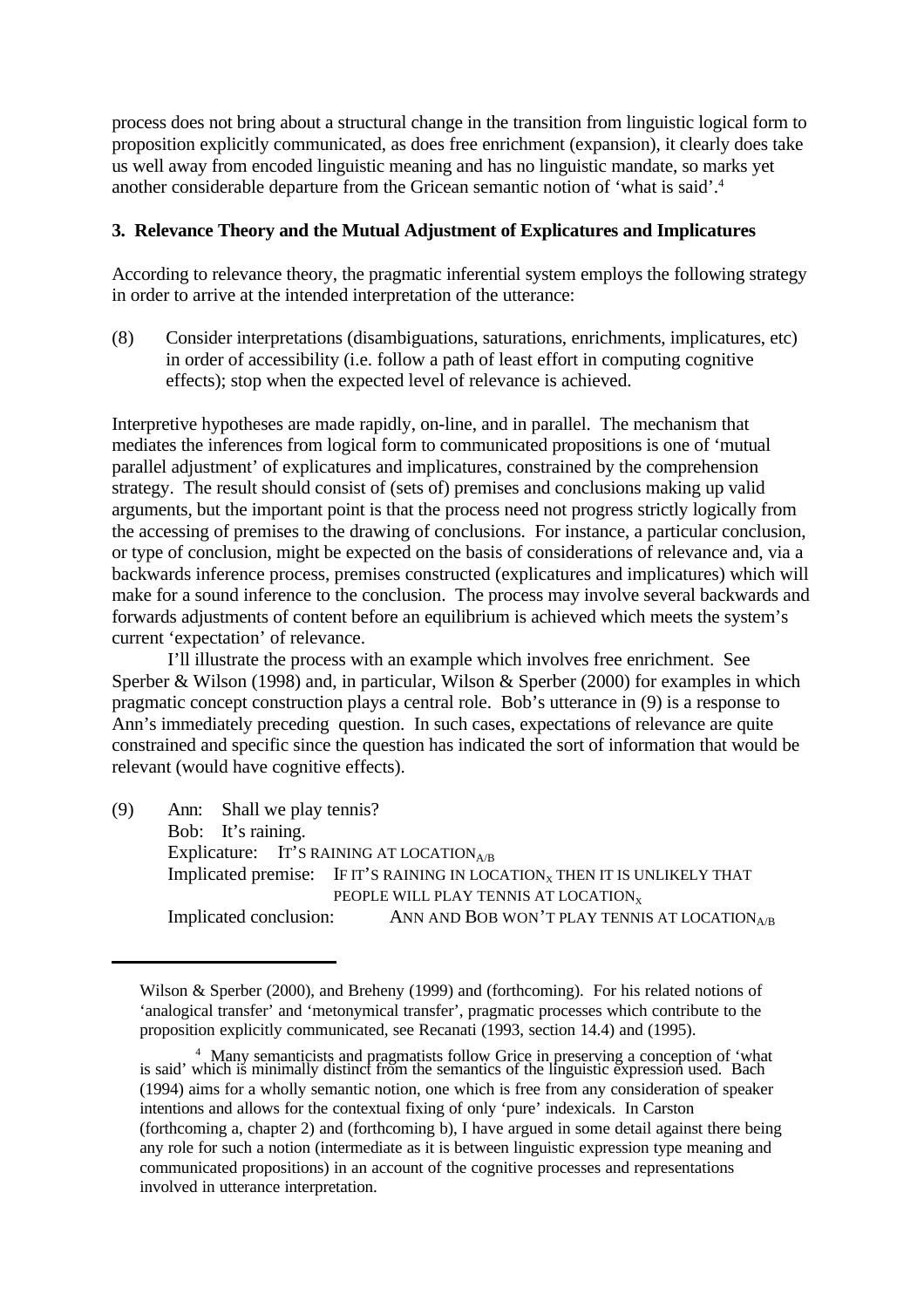In understanding Bob's utterance, the explicature constructed from the logical form has to be enriched with a location constituent in order that the implicated conclusion is properly warranted. In this case, the location is anchored to the place of utterance, though in a different context it might not be, so this is a matter of pragmatic inference.

The following step by step description of the pragmatic processes involved in understanding Bob's utterance in  $(10)$  is closely modelled on analyses given in Wilson  $\&$ Sperber (2000):

- (10) a. Bob has uttered sentence with logical form: [it is raining] (*Output of linguistic decoding*.)
	- b. Bob's utterance is optimally relevant to Ann. (*Presumption of relevance.*)
	- c Bob's utterance will achieve relevance by providing an affirmative or negative answer to Ann's question. (*Standard expectation created by the asking of a yes-no question*.)
	- d. If it is raining in a particular location then it is not likely that one can play tennis in that location. (*Highly accessible assumption which might help to answer Ann's question*.)
	- e. It is raining at Ann and Bob's location*. (First accessible enrichment of Bob's utterance which could combine with (d) to yield an answer to Ann's question.*)
	- f. Ann and Bob can't play tennis at their location. (*Inferred from (d) and (e); satisfies (c); accepted as an implicature of Bob's utterance*.)
	- g. They can't play tennis at their location because it is raining at their location. (*Further highly accessible implicature inferred from (d) and (e), which, together with (f) and various other (weaker) implicatures, such as (h), satisfies (b), the general expectation of relevance*.)
	- h. Ann and Bob will have to find some other entertainment. They could go to the cinema, etc.

Bob has not given a direct yes/no answer to Ann's question; rather, Ann has to infer an implicated answer. The extra inferential effort required by Bob's indirect reply to Ann's question is offset by extra effects, specifically, the strongly communicated implicature in (10g) which supplies a reason for the negative answer to her question, and perhaps other weakly communicated implicatures, such as those in (10h).

Two caveats are in order here. First, I have given natural language paraphrases of explicatures and implicatures here which, as always, are merely suggestive of the actual conceptual representations involved. Second, as the comments above about the mutual adjustment process indicate, the steps in the derivation are not to be thought of as sequential. Interpretive hypotheses about aspects of explicit and implicit content are made on-line and adjusted in parallel until both the hearer's expectation of relevance is met and a final stable state of sound inference is achieved.

It is clear from just this one example and the general comments about the relevancetheoretic derivation process, that we have here a considerable departure from the widely held Gricean view of how conversational implicatures are derived and, so, of their derivational relation to the explicit content of the utterance. According to that view, they are inferentially derived on the basis of the *antecedently determined* 'what is said' and arise as a response to a consideration of why the speaker is saying what she said, what she means (communicatively intends) by saying it. As will be seen in the next (and final) section, this difference of conception is central to two opposing views on the cognitive architecture of the pragmatic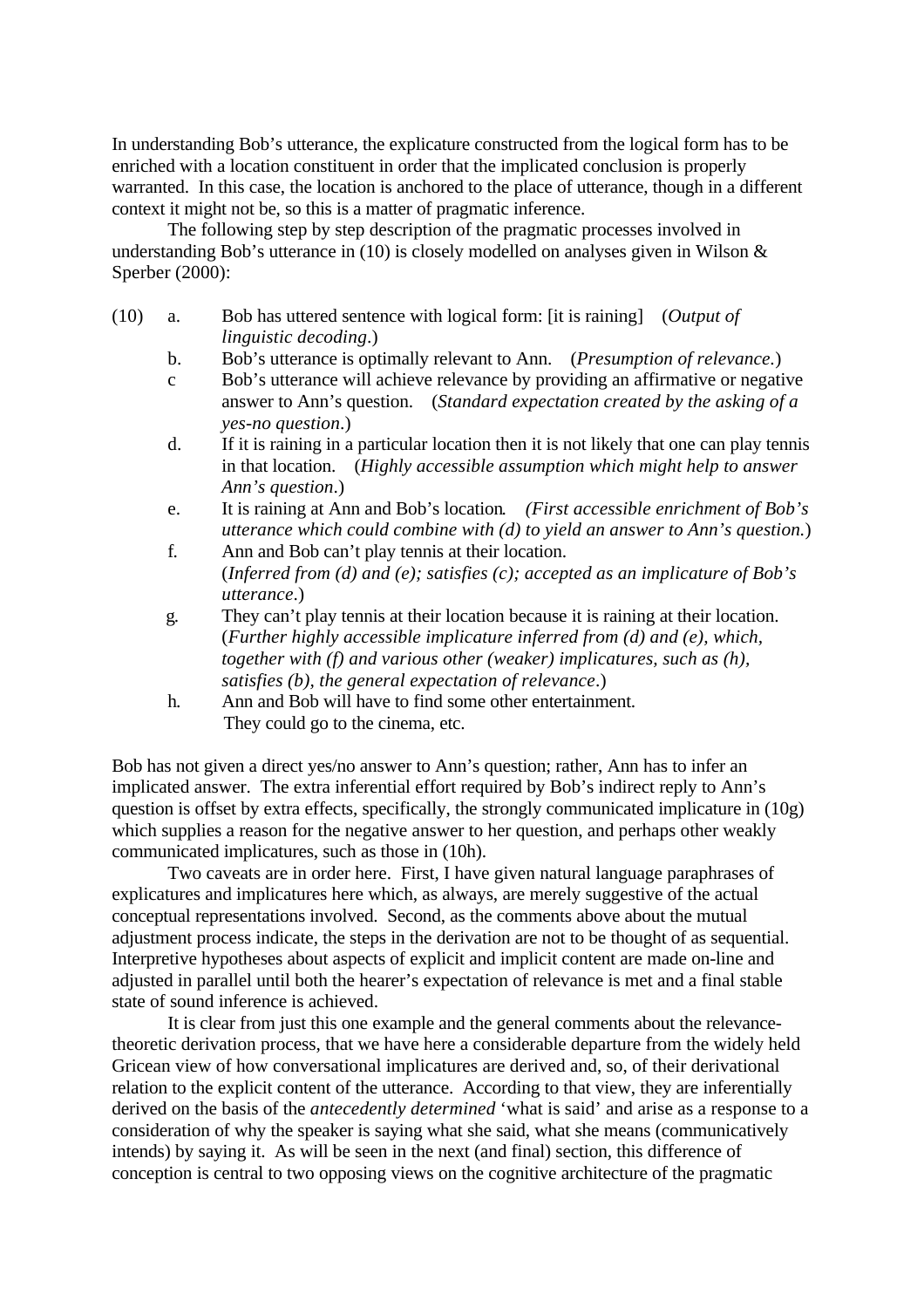capacity.

## **4. How Many Pragmatic Systems?**

As we have seen, there is a variety of conceptually distinct pragmatic tasks. These may or may not involve distinct kinds of process, and distinct kinds of process may or may not involve distinct mechanisms (or architectural units). The following three positions on these relationships have actually been taken up by different pragmatists:

- [1] The various different pragmatic tasks are performed by processes that comprise a single system, which takes decoded linguistic meaning as its input and delivers the propositions communicated (explicatures and implicatures).
- [2] There is a crucial split between the processes involved in deriving explicit utterance content, on the one hand, and the processes of implicature derivation, on the other, with the two sets of processes each belonging to a distinct cognitive system, the output of the first (explicature or 'what is said') being the input to the second.
- [3] There are distinct processes for at least some of the (conceptually) distinct pragmatic tasks (disambiguation, indexical reference assignment, recovery of unarticulated constituents, speech act assignment, etc) and each of these distinct processes is performed by a distinct cognitive system.

The third position, which I won't explore here, has been adopted for purely practical reasons by some computationalists in attempts to provide an implementation of particular pragmatic tasks, and, on more theoretical grounds, by Asa Kasher (1991a, 1991b). The second position is the standard one (one system for the pragmatic processes involved in the recovery of the proposition expressed or explicature, and the other for implicature derivation). It is held by a range of people, whose outlooks otherwise diverge considerably: Grice, for whom conversational maxims were responsible for the derivation of implicatures, but not, it seems, for the pragmatic processes of disambiguation and indexical reference fixing required for a full identification of 'what is said'; the semantic theorists, Larson & Segal (1995, chapter 1), who assume there is a system for identifying the referents of indexicals which is distinct from a pragmatics system (for implicature generation); the post-Gricean pragmatist, Stephen Levinson (2000), who distinguishes a system of default rules for generating what he calls 'generalised' conversational implicature, which can contribute to the truth-conditional content of an utterance, hence to 'what is said', and a system of general communicative principles (probably relevance-based) for inferring particularised conversational implicatures; Recanati (1993, 1995, 2001, this volume), who makes a fundamental distinction between *primary* pragmatic processes and *secondary* pragmatic processes.

I will focus on position [2] as it is developed in Recanati's work. Primary pragmatic processes are all those that contribute to 'explicature' (or 'what is said', in his nonGricean, nonminimalist sense of the term), whether obligatory processes like saturation or optional ones like free enrichment; secondary pragmatic processes are responsible for implicature derivation. Although both kinds of pragmatic processes are wholly dependent on context (in the widest sense), they are very different in other respects: the primary ones are associative and free from considerations of the speaker's intention, while the secondary ones are properly inferential and require representation of the speaker's intention; the two kinds of processes are also governed by distinct principles (a principle of 'highest accessibility' for the primary processes, Gricean type norms for the secondary processes) and the primary ones are prior,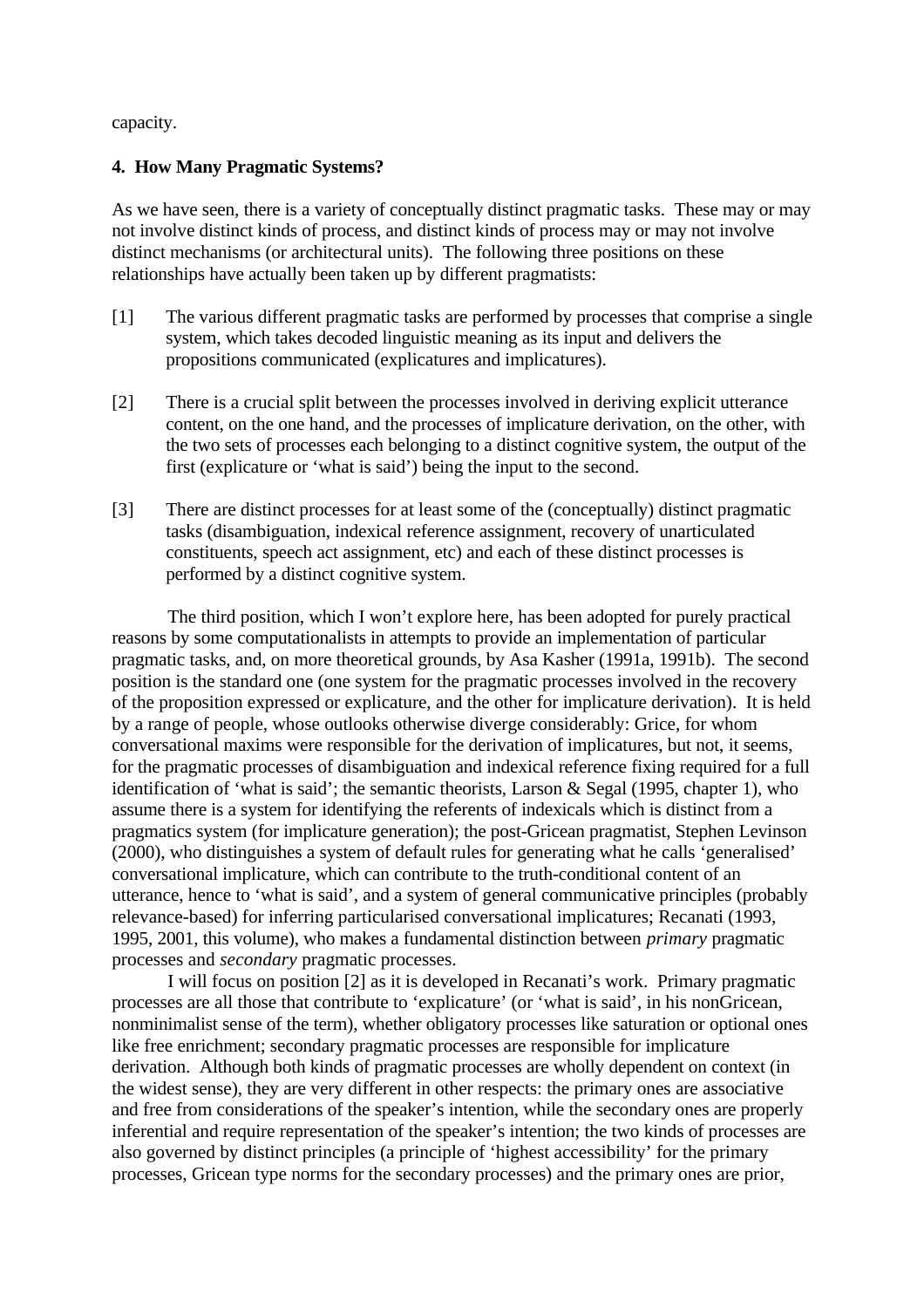both logically and temporally, to the secondary ones. Indeed they are so fundamentally different as to belong to different levels of description: ' The determination of what is said takes place at a sub-personal level, ... But the determination of what the speaker implies takes place at the personal level, ...' (Recanati, this volume, p.00).

In all these distinguishing respects, this view is at odds with that of the relevancetheoretic account which, as should be evident from the preceding section, takes the first of the three positions laid out above. There is a single pragmatic comprehension system, informed by a single overarching principle: 'Every utterance (more broadly, ostensive stimulus) carries a presumption of its own relevance' (see Sperber & Wilson, this volume). The system operates in accordance with a comprehension procedure (given in (8) above) which is dedicated to the processing of communicative stimuli and distinct from the procedures of other systems (such as the general 'theory of mind' system). Recovery of the two kinds of communicated assumption, explicatures and implicatures, proceeds in parallel and is effected by a process of mutual adjustment which may involve processes of inference from implicature to explicature as well as from explicature to implicature. The function of this single pragmatics system is to recover speaker meaning, that is, what the speaker communicatively intended, but this is a sub-personal system and so does not require conscious reflection on what that intention is.

In the little space remaining, I will consider just two of the many differences between Recanati's binary position and the relevance-theoretic unitary position: (a) the question of the temporal order of processes of explicature and implicature derivation, and (b) the issue of kinds and levels of processing.

There is a reasonably clear sense in which explicatures are *logically prior* to implicatures: explicatures function as premises in sound patterns of inference in which (some, at least) implicatures are conclusions. But Recanati is also claiming that explicatures are *temporally prior*; they are the output of a system of primary pragmatic processes and the input to a system of secondary pragmatic processes which result in implicatures. If the relevancetheoretic view is right, however, there is no generalization to be made about which of the two kinds of communicated assumption is recovered first and functions as input to the recovery of the other; the parallel adjustment process entails that neither is wholly temporally prior to the other. An addressee may have quite specific expectations of relevance that, as it turns out, pertain to information which the speaker implicates, so that the pragmatic development of the linguistic logical form is, at least partly, made in order to provide inferential grounding for that implicature.

Setting aside the specifics of the relevance-theoretic view, there is a class of widely recognized implicatures, known as 'bridging' implicatures, which *have to* precede the full derivation of an explicature (see Clark 1977, Levinson 2000, Matsui 2000). These are contextual assumptions that must be accessed, whether or not they are already known to the addressee, in order to identify a referent. So, for instance, in order to identify the referent of 'the beer' in (11a), the addressee has to access the implicature in (11b):

- (11) a. The picnic was awful. The beer was warm.
	- b. The beer was part of the picnic.

In the absence of any argument that denies the status of implicature to assumptions like those in (11b), they seem to present strong evidence in favour of a system of pragmatic interpretation which derives explicatures and implicatures in parallel.

Turning now to the issue of kinds of process and explanatory levels, consider the following statement by Recanati (this volume, p.00):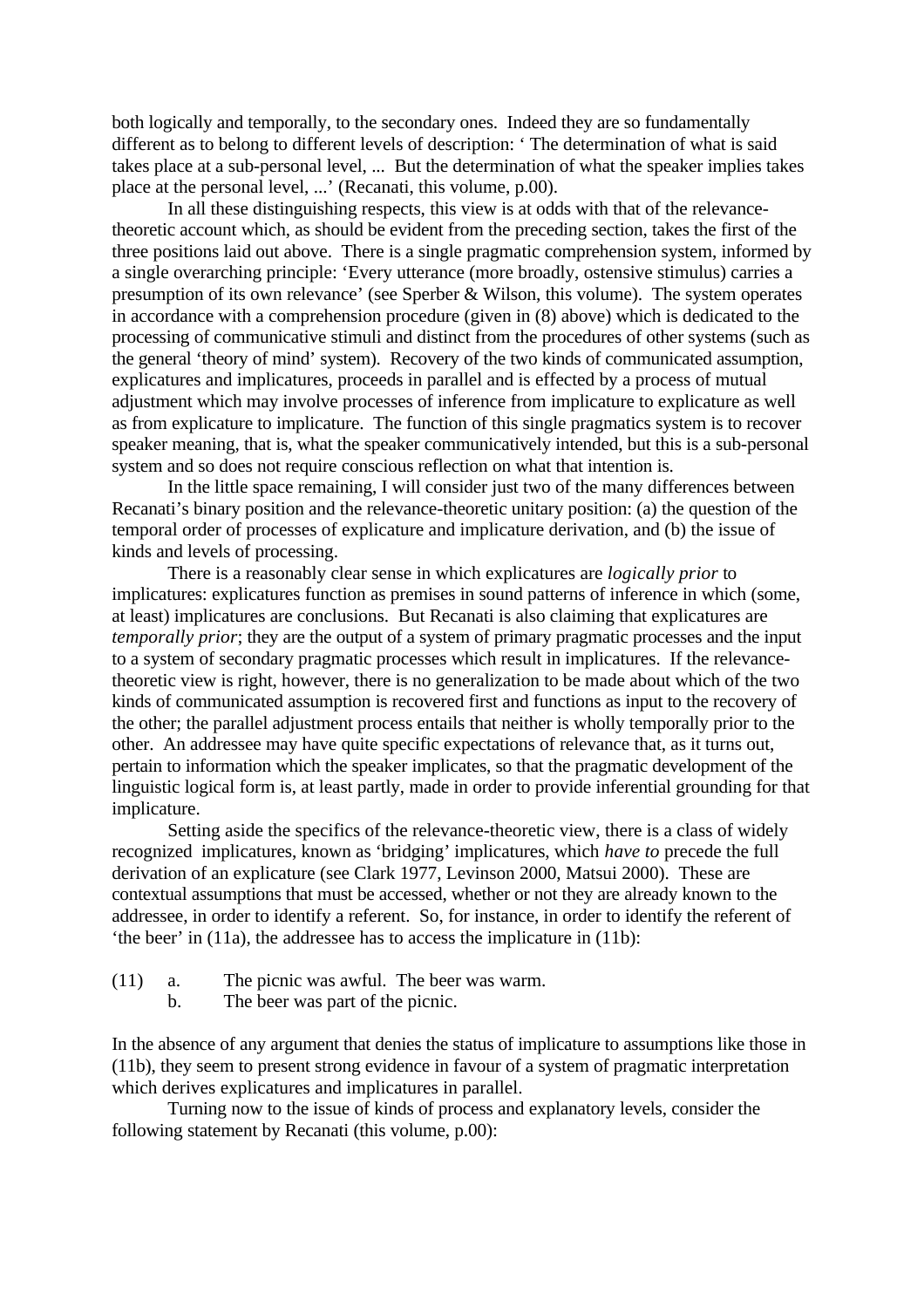As Grice emphasized, implicature-determination in the strict sense is a reflective process. Instead of merely retrieving what is said through the operation of unconscious, primary pragmatic processes, we reflect on the fact that the speaker says what he says and use that fact, together with background knowledge, to infer what the speaker means without saying it. As Millikan writes, 'the true communicator is in a position to tinker with the mechanisms of normal language flow, is sensitive to symptoms that the other is tinkering with these mechanisms, and can rise above these automatic mechanisms if necessary' (Millikan, 1984: 69). That is what happens in *special* cases. The retrieving of conversational implicatures, in particular, involves reflective capacities that are not exercised in what Millikan calls 'normal language flow'.

Leaving aside Millikan's own concerns and focussing just on Recanati's use of her views for his own purpose, there is a strong (and, to me, highly implausible) claim here that linguistic communication involving implicatures is special and abnormal, in some sense, that implicatures are only derived when something has gone awry with the normal automatic smooth processes of linguistic communication. With this claim in mind, let's consider some examples of utterances which clearly communicate an implicature, starting with the first example Grice gave when illustrating the role of his conversational maxims (Grice 1975, 51):

- (12) A: I am out of petrol
	- B: There is a garage round the corner

(*Gloss*: B would be infringing the maxim 'Be relevant' unless he thinks, or thinks it possible that the garage is open, and has petrol to sell; so he implicates that the garage is, or at least may be, open, etc.)

Now, B could have given a more explicit response to A, one in which the information that petrol is currently being sold at a garage round the corner is part of what is said by the utterance. For instance, she could have uttered the sentence in (13):

(13) B': There is a garage round the corner which sells petrol and is open now.

According to the view just given, this utterance would have maintained the normal language flow while the one B actually gave, in (12), disrupts that normal flow. It is perhaps difficult to have a sure sense of what is meant by the notion of 'normal' language flow, but the exchange in (12) seems to be about as natural, normal and flowing a conversation as there is, while, arguably, the implicature-less one in (13) is somewhat awkward, being quite unnecessarily explicit (in the absence of any doubt about the functioning of the garage).

Furthermore, if there is any statistical basis to the use of the word 'normal', then Recanati's claim cannot be right, since the majority of our exchanges are implicature-laden. Note in this regard that, in (12), B has taken A to have implicated that she wants some petrol and his utterance is a response to that implicature. According to the relevance-theoretic single system view, the processes of explicature and implicature derivation proceed on-line, in parallel and in response to each other, without any major switch of processing mode, thereby reflecting what seems to be the normal communication flow of exchanges such as that in (12). This is what we would expect from a system which has evolved to solve the adaptive problem of figuring out a speaker's meaning, which *may* consist of just an explicature but, more often than not, consists of implicatures and explicature.

In the next example, the first part of B's utterance is a direct explicit response to  $A$ 's question, but it raises a further (implicit) question '*what* does B want?', which the second segment of B's utterance answers indirectly; B implicates that she wants some paper: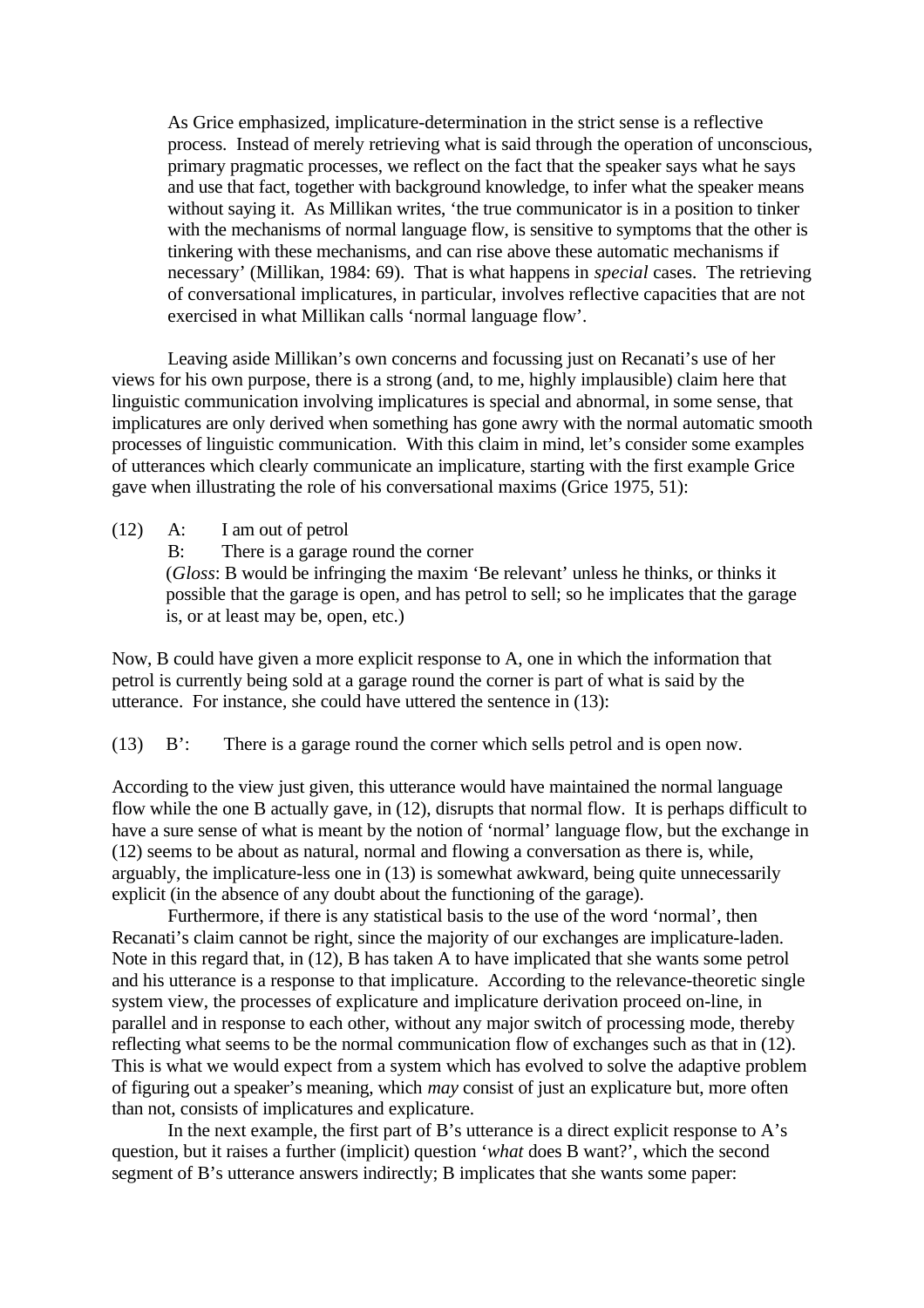- (14) A: Do you want something?
	- B: Yes. # I've run out of paper.

Having processed B's utterance up to the point marked by #, A is very likely to have formed an anticipatory assumption schema [B wants \_\_ ] for which the next section of B's utterance provides a completion. It so happens that the resulting proposition 'B wants some paper' is an implicature of the next part of B's utterance. Had the second unit been 'Some paper' or 'I want some paper', the answer would have been direct and the completed assumption schema would have been an explicature of the utterance. According to Recanati's view quoted above, the understood answer, that is the completed schema, 'B wants some paper', must be achieved by fundamentally different kinds and levels of processes in the two cases, and the one in which it is an implicature is in some way special, is brought about by a disruption in the linguistic communicative flow. However, this is not supported by intuitions about the two possibilities, and, in the absence of compelling arguments, it is difficult to see why we should adopt this view.

Moreover, if the idea that utterance comprehension processes include the formation of anticipatory hypotheses is correct, the binary view imposes a very odd requirement: particular hypotheses, such as the schema above, would have to be categorised as a feature of one kind of processing system (unconscious, subpersonal-level) in the case where it turns out to be completed as an explicature, but part of a distinct one (conscious, personal-level) when it is an implicature. According to the relevance-theoretic view, such anticipatory hypotheses about where the relevance of an utterance is going to lie are a common occurrence and, given the single system of interlocking processes of explicature and implicature derivation, the problem of their having to switch from one sort of status to another does not arise.

There clearly are times at which the normal communicative flow is disrupted: certain instances of garden-path utterances, especially when exploited by speakers for particular, often humorous, effects; some cases of complex figurative use which require an effortful conscious search for an interpretation; other cases where there is some apprehended difficulty in satisfying oneself that the intended interpretation has been reached (it doesn't seem sufficiently relevant, for instance). The appropriate distinction between modes of processing and levels of explanation would seem to be between, on the one hand, a modular (sub-personal) pragmatic processor which, when all goes well, quickly and automatically delivers speaker meaning (explicatures and implicatures), and, on the other hand, processes of a conscious reflective (personal-level) sort which occur only when the results of the former system are found wanting in some way.

To conclude, these interesting issues in the study of linguistic communication have arisen only since pragmatics has moved from its place of origin in philosophy to its new location within cognitive science. Clearly, there is a long way to go before they are fully resolved and it seems very likely that empirical evidence from experiments on the time course of processing, from child development and from people with communicative deficits will play an important part in their resolution.

> *Department of Phonetics and Linguistics University College London*

### **References**

Bach, K. 1994: Conversational impliciture. *Mind and Language,* 9, 124-162. Bach, K. 2000: Quantification, qualification, and context: a reply to Stanley and Szabo. *Mind and Language,* 15, 262-283.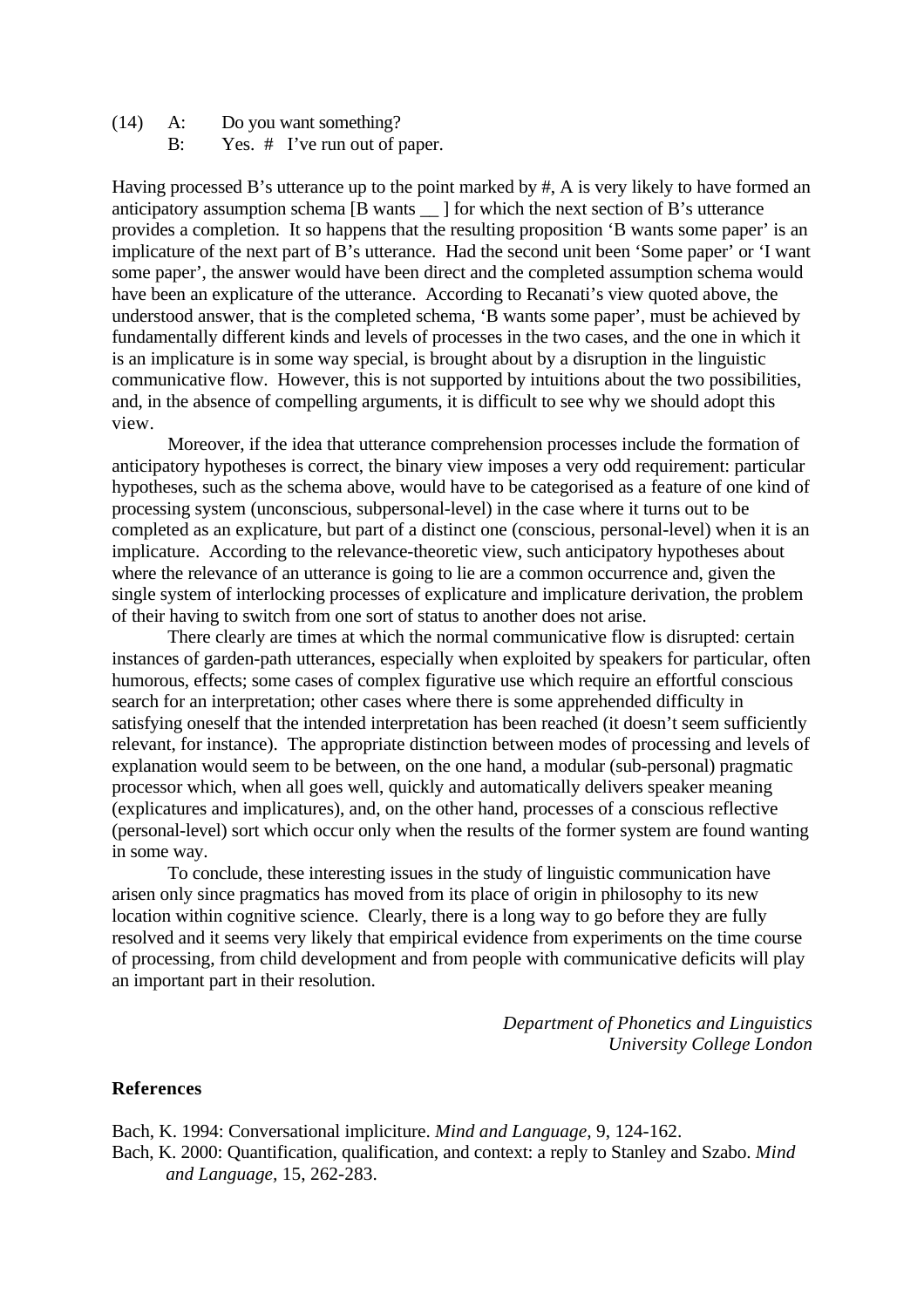- Breheny, R. 1999: *Context-dependence and procedural meaning: the semantics of definites*. University College London PhD thesis.
- Breheny, Richard. forthcoming: Maximality, negation and plural definites. Ms. Research Centre of English and Applied Linguistics, University of Cambridge.
- Carston, R. 1997: Enrichment and loosening: complementary processes in deriving the proposition expressed? *Linguistische Berichte*, 8, Special Issue on Pragmatics, 103- 127.
- Carston, R. 2000: Explicature and semantics. *UCL Working Papers in Linguistics*, 12, 1-44. To appear in S. Davis & B. Gillon, (eds.), forthcoming. *Semantics: A Reader*. Oxford: Oxford University Press.
- Carston, R. forthcoming a: *Thoughts and Utterances: the Pragmatics of Explicit Communication*. Oxford: Blackwells.
- Carston, R. forthcoming b: Relevance theory and the saying/implicating distinction. In L. Horn & G. Ward (eds.), *Handbook of Pragmatics*. Oxford: Blackwells.
- Clark, H. 1977: Bridging. In P. Wason & P. Johnson-Laird (eds.), *Thinking: Readings in Cognitive Science*, 411-420. Cambridge: Cambridge University Press.
- Davies, M. 2000: Interaction without reduction: The relationship between personal and subpersonal levels of description. *Mind and Society*, 1, 87-105.
- Dennett, D. 1969: *Content and Consciousness*. London: Routledge & Kegan Paul.
- Elton, M. 2000: The personal/sub-personal distinction: an introduction. *Philosophical Explorations* 3, 2-5.
- Fodor, J. 1983: *The Modularity of Mind*. Cambridge, Mass.: MIT Press.
- Fodor, J. 2000: *The Mind Doesn't Work That Way*. Cambridge, Mass.: MIT Press.
- Grice, H.P. 1975: Logic and conversation. In P. Cole & J. Morgan (eds.), *Syntax and Semantics 3: Speech Acts*, 41-58. New York: Academic Press. Reprinted in H.P. Grice 1989, 22-40.
- Grice, H.P. 1981: Presupposition and conversational implicature. In P. Cole. (ed.), *Radical Pragmatics*, 183-198. New York: Academic Press.
- Grice, H.P. 1989: *Studies in the Way of Words*. Cambridge, Mass.: Harvard University Press.
- Kasher, A. 1991a: Pragmatics and the modularity of mind. In S. Davis (ed.), 1991.
	- *Pragmatics: A Reader*, 567-582. Oxford University Press.
- Kasher, A. 1991b: On the pragmatic modules: A lecture. *Journal of Pragmatics* 16, 381-397.
- Larson, R. & Segal, G: 1995. *Knowledge of Meaning: An Introduction to Semantic Theory*. Cambridge, Mass.: MIT Press.
- Leslie, A. 2000a: How to acquire a representational theory of mind. In D. Sperber (ed.), *Metarepresentations: a Multidisciplinary Perspective*, 197-223. Oxford: Oxford University Press.
- Leslie, A. 2000 b: "Theory of mind" as a mechanism of selective attention. In M. Gazzaniga (ed.), *The New Cognitive Neurosciences*, 1235-1247. Cambridge, Mass.: MIT Press.
- Levinson, S. 2000: *Presumptive Meanings: The Theory of Generalized Conversational Implicature*. Cambridge, Mass.: MIT Press.
- Matsui, T. 2000: *Bridging and Relevance*. Amsterdam: John Benjamin.
- Millikan, R. 1984. 1984: *Language, thought, and Other Biological Categories*. Cambridge, MA: MIT Press.
- Neale, S. 1990: *Descriptions*. Mass.: MIT Press.
- Recanati, F. 1993: *Direct Reference: From Language to Thought*. Oxford: Blackwell.
- Recanati, F. 1995: The alleged priority of literal interpretation. *Cognitive Science*, 19, 207- 232.
- Recanati, F. 2001: What is said. *Synthese*, 128, 75-91.